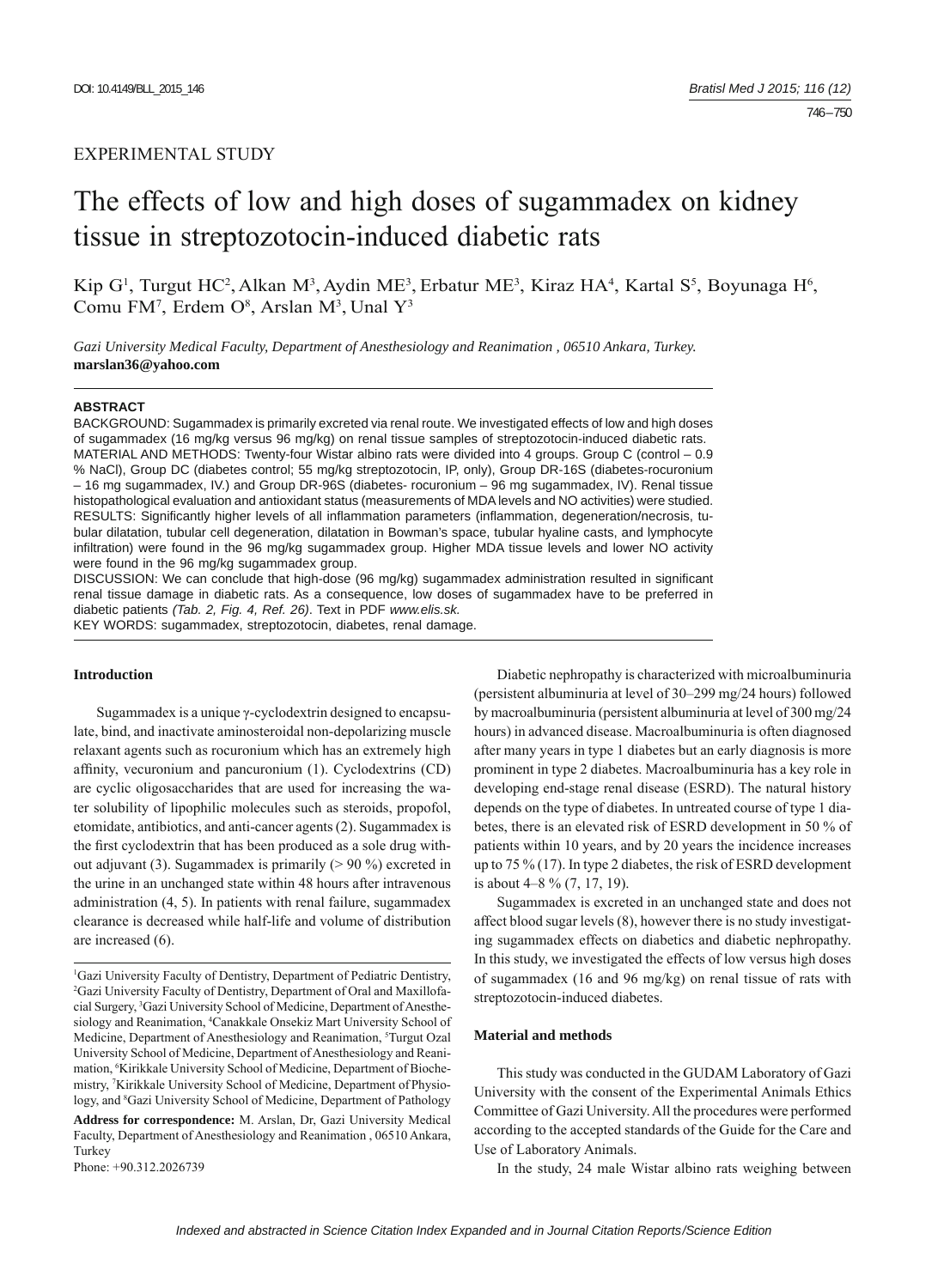225 and 300 g, raised under the same environmental conditions, were used. For at least one week prior to surgery, the animals were housed in standard cages in a pathogen-free environment with free access to food (until 2 h before the anesthetic procedure) and water and with a 12-hour light/dark cycle. The animals were randomly separated into four groups, each containing six rats.

Diabetes was induced by a single IP injection of streptozotocin (Sigma Chemical, St. Louis, MO, USA) at a dose of 55 mg/kg body weight. The blood glucose levels were measured 72 h after this injection. The rats were classified as diabetic if their fasting blood glucose (FBG) levels exceeded 250 mg/dl, and only the animals with FBG levels > 250 mg/dl were included in the diabetic groups. The rats were kept alive for four weeks after streptozotocin injection to allow the development of chronic diabetes (18).

At the end of a thirty-day period, 100 mg/kg ketamine was administered intraperitoneally. Tracheostomy was performed in all animals in the supine position via 12G cannula, and intubation was performed in all animals. The esophagus of animals was strictly protected while performing tracheostomy. Intubation cannula was fixed carefully. Ventilation was maintained by means of room-air ventilator machine. The rate was 70–100/min, tidal volume was 2.5–3 ml, and PEEP was 2 mmHg.

There were four experimental groups: Group C (control;  $n =$ 6), Group DC (diabetes control;  $n = 6$ ), Group DR-16S (diabetesrocuronium-16mg sugammadex;  $n = 6$ ) and Group DR-96S (diabetes-rocuronium – 96 mg sugammadex;  $n = 6$ ). Rats in DR-16S and DR-96S groups received a single intravenous dose of 16 or 96 mg/kg of sugammadex, respectively. Rats in control and diabetes groups received the same volume of 0.9 % NaCl. Following the reversal of muscle relexant effect of rocuronium, the rats were allowed to breathe spontaneously.

Anesthesia was maintained by repetitive injections of 20 mg/ kg ketamine if a positive reaction to surgical stress or intermittent tail pinch could be observed.

#### *Histopathological evaluation of the kidney*

They were then examined with light microscopy by the same pathologist who was blinded to the study. Ten random areas were evaluated with 400 x magnified microscopy in H&E stained sec-

tions. Kidney injury in each area was examined by evaluating the inflammation, degeneration/necrosis, tubular dilatation, tubular cell degeneration, dilatation in Bowman's space, tubular hyaline casts, and lymphocyte infiltration in the kidney tissue. Each parameter was evaluated as none, slight, moderate, or severe; two scores were added, and the total score was interpreted as the kidney injury score.

#### *Measurements of MDA levels and NO activities*

Esterbauer method was applied in order to measure lipid peroxidation. Malondialdehyde reacted with thiobarbituric acid at 90–95 °C and resulted in pink chromogranin. After 15 minutes, specimens were rapidly cooled and absorbances were read at 532 nm spectrophotometrically. Results were represented as nmol/g tissue protein (19). Concentrations of stable oxidative metabolites of NO  $(NO_2 - vs\ NO_3 -)$  were measured in serum and NO production was determined. Measurement of nitrite concentration was performed with Griess reaction (20).

#### *Statistical analyses*

Statistical Package for the Social Sciences (version 20.0, SPSS, Chicago, IL, USA) was used for statistical analysis. The Kolmogorov-Smirnov test was used for the comparisons to determine the distribution of all variable groups. Variations in NO activities and MDA levels, and histopathological parameters were assessed by using the Kruskal-Wallis test. Bonferroni-adjusted Mann-Whitney U test was used after significant Kruskal-Wallis to determine which group differs from the other. Results were expressed as mean±standard deviation (Mean±SD). Statistical significance was set at a p value  $\leq 0.05$ .

## **Results**

When the groups with kidney tissue inflammation verified by light microscopic findings were compared to each other, a significant difference was observed among the groups ( $p \le 0.0001$ ). The inflammation score was found to be significantly higher in the 96S group compared to C, DC and 16S groups ( $p = 0.001$ ,  $p = 0.018$ , respectively) (Tab. 1) (Figs  $1-4$ ). Additionally, the inflammation

|  |  | Tab. 1. Histopathological findings in the kidney tissue (mean $\pm$ SEM)). |  |  |  |
|--|--|----------------------------------------------------------------------------|--|--|--|
|  |  |                                                                            |  |  |  |

|                              | Group C $(n=6)$ | Group DC $(n=6)$   | Group $16S(n=6)$                 | Group $96S(n=6)$ | $p^{**}$ |
|------------------------------|-----------------|--------------------|----------------------------------|------------------|----------|
| Inflammation                 | $0.0 \pm 0.0*$  | $0.67 \pm 0.33*$   | $0.83 \pm 0.31**$                | $2.33 \pm 0.33$  | < 0.0001 |
| Degeneration/necrosis        | $0.0 \pm 0.0*$  | $0.67 \pm 0.21$ ** | $0.67 \pm 0.21**$                | $1.83 \pm 0.31$  | < 0.0001 |
| Tubular dilatation           | $0.0 \pm 0.0*$  | $1.33\pm0.21**$    | $1.50 \pm 0.22$ <sup>&amp;</sup> | $2.00\pm0.26$    | < 0.0001 |
| Tubular cell degeneration    | $0.33\pm0.21*$  | $1.00 \pm 0.37*$   | $1.33\pm0.33**$                  | $2.33 \pm 0.33$  | 0.002    |
| Dilatation in Bowman's space | $0.0 \pm 0.0*$  | $0.83\pm0.31**$    | $0.83 \pm 0.31**$                | $2.17\pm0.17$    | < 0.0001 |
| Tubular hyaline casts        | $0.17\pm0.17*$  | $0.83\pm0.31*$     | $0.83\pm0.31*$                   | $2.33 \pm 0.42$  | 0.001    |
| Lymphocyte infiltration      | $0.0 \pm 0.0*$  | $0.83\pm0.31**$    | $1.00 \pm 0.37**$                | $2.66\pm0.21$    | < 0.0001 |
|                              |                 |                    |                                  |                  |          |

 $p^{**}$ : Statistical significance was set at a p value < 0.05 for Kruskal–Wallis test, \* p < 0.05: When compared with Group 96S, \* p < 0.05: When compared with Group C

| Tab. 2. Oxidant status parameters in rat kidney tissue (mean $\pm$ SEM). |  |  |  |  |  |  |  |  |  |  |  |
|--------------------------------------------------------------------------|--|--|--|--|--|--|--|--|--|--|--|
|--------------------------------------------------------------------------|--|--|--|--|--|--|--|--|--|--|--|

|                      | Group C $(n=6)$  | Group DC $(n=6)$ | Group $16S(n=6)$               | Group $96S(n=6)$ | $n**$ |
|----------------------|------------------|------------------|--------------------------------|------------------|-------|
| $MDA$ (nmol/mg prot) | $6.49 \pm 0.78*$ | $16.64\pm2.49**$ | $17.77 \pm 2.21$ **            | $28.48\pm4.04$   | 0.001 |
| NO (IU/mg prot)      | $1.15 \pm 1.50*$ | $5.02\pm1.00**$  | $4.39\pm0.91$ <sup>&amp;</sup> | $2.43 \pm 0.74$  | 0.003 |

p\*\*: Statistical signifi cance was set at a p value < 0.05 for Kruskal–Wallis test, \* p < 0.05: When compared with Group 96S, & p < 0.05: When compared with Group C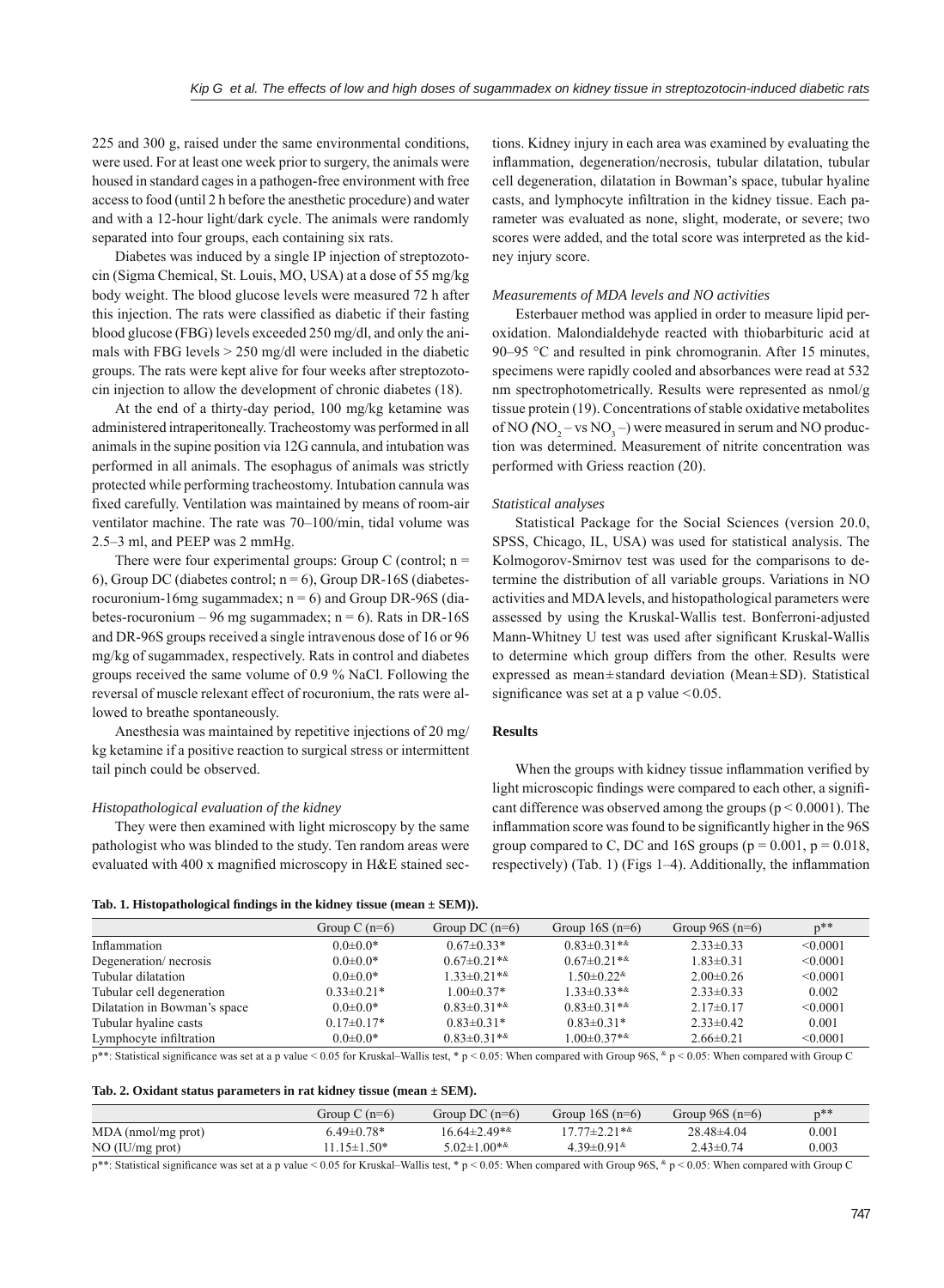746 – 750



**Fig. 1. Normal structure of kidney tissue in the control group, HE x100.**



**Fig. 2. Tubular cell degeneration in the kidney tissue in the diabetic control group, HE x200.** 

score was found to be significantly higher in the 16S group compared to the C group ( $p = 0.003$ ).

Degeneration/necrosis score in kidney tissue was found to be significantly higher in the  $96S$  group compared to C, DC and  $16S$ groups ( $p = 0.003$ ,  $p = 0.003$ ,  $p = 0.016$ , respectively) (Tab. 1) (Figs 1–4). Additionally, the degeneration/necrosis score was found to be significantly higher in the DC and 16S groups compared to the C group ( $p = 0.003$ ,  $p = 0.007$ , respectively).

The tubular dilatation score in kidney tissue was found to be significantly higher in the  $96S$  group compared to C, DC and  $16S$ groups ( $p = 0.003$ ,  $p = 0.003$ ,  $p = 0.016$ , respectively) (Tab. 1) (Figs 1–4). Additionally, the tubular dilatation score was found to be significantly higher in the DC and 16S groups compared to the C group ( $p = 0.003$ ,  $p = 0.007$ , respectively).

When the groups were compared to each other for kidney tissue tubular cell degeneration determined with light microscope, a significant difference was observed among the groups ( $p < 0.0001$ ). The tubular cell degeneration score was found to be significantly higher in the 96S group compared to C, DC and 16S groups ( $p =$ 0.001,  $p = 0.018$  respectively) (Tab. 1) (Figs 1-4). Additionally,



Fig. 3. Mild Tubular dilatation and lymphocyte infiltration in the dia**betes-rocuronium – 16 mg sugammadex group, HE x100.**



Fig. 4. Extensive Inflammation and lymphocyte infiltration in the dia**betes-rocuronium – 96 mg sugammadex group, HE x200.**

the tubular cell degeneration score was found to be significantly higher in the 16S group compared to the C group ( $p = 0.003$ ).

The score of dilatation in Bowman's space in kidney tissue was found to be significantly higher in the 96S group compared to C, DC and 16S groups ( $p = 0.003$ ,  $p = 0.003$ ,  $p = 0.016$ , respectively) (Tab. 1) (Figs 1–4). Additionally, the score of dilatation in Bowman's space was found to be significantly higher in the DC and 16S groups compared to the C group ( $p = 0.003$ ,  $p = 0.007$ , respectively).

The score of tubular hyaline casts in kidney tissue was found to be significantly higher in the 96S group compared to  $C$ , DC and 16S groups ( $p=0.003$ ,  $p=0.003$ ,  $p=0.016$ , respectively) (Tab. 1) (Figs 1-4).

When the groups with kidney tissue lymphocyte infiltration assessed by light microscopic findings were compared, a significant difference was observed among the groups ( $p \le 0.0001$ ). The kidney tissue lymphocyte infiltration score was found significantly higher in the 96S group compared to C, DC and 16S groups ( $p =$ 0.003,  $p = 0.003$ ,  $p = 0.008$ , respectively) (Tab. 1) (Figs 1–4). Additionally, lymphocyte infiltration score was found to be significantly higher in the DC and 16S groups compared to the C group  $(p = 0.003, p = 0.007, respectively).$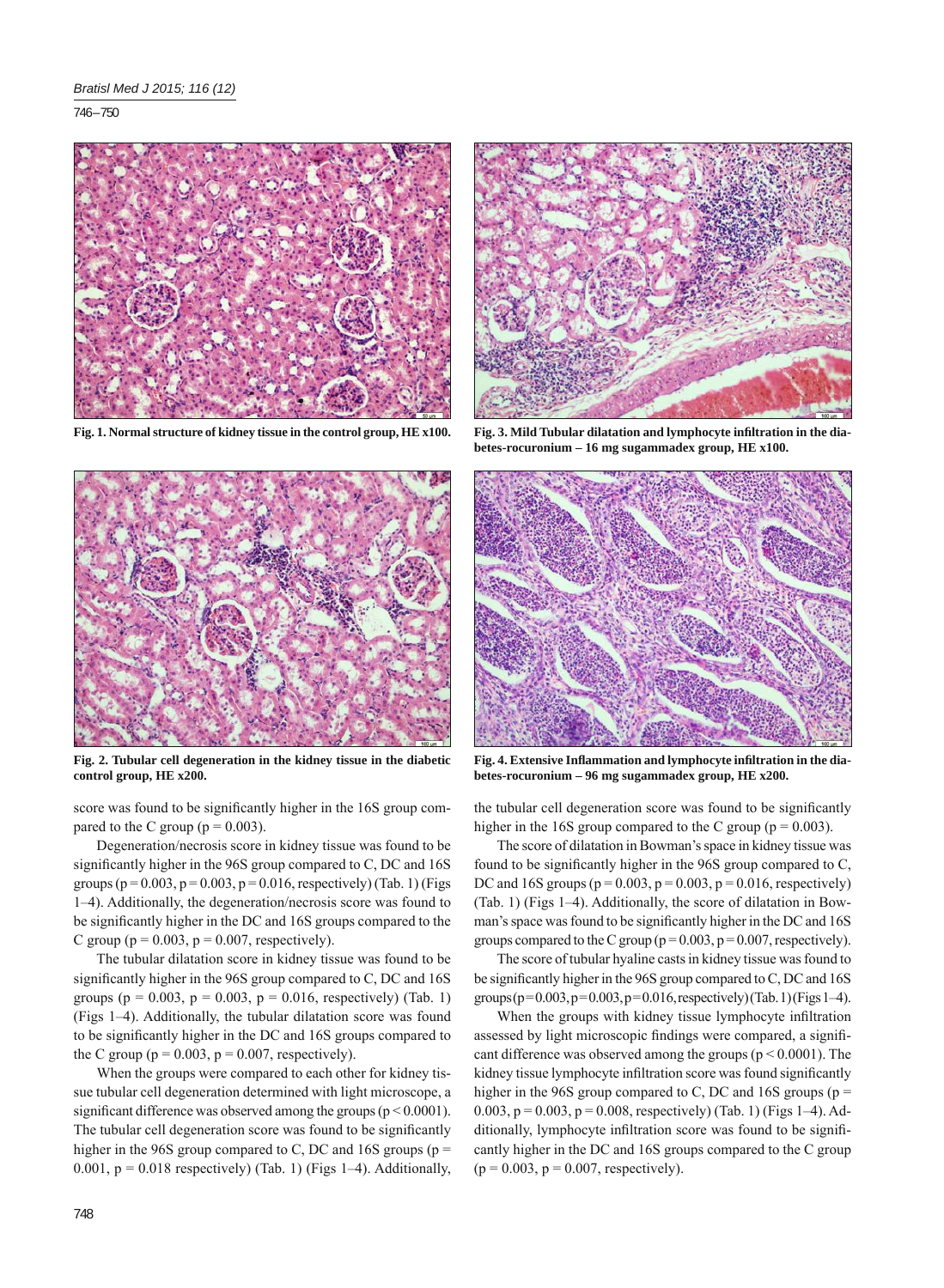When groups were compared to each other for plasma MDA levels, a significant difference was observed ( $p = 0.001$ ). MDA level was found to be significantly higher in the 96S group compared to the C, DC and 16S groups ( $p = 0.005$ ,  $p = 0.002$ , respectively) (Tab. 2). Additionally, MDA levels were found to be significantly higher in the DC and 16S groups compared to the C group ( $p =$ 0.003,  $p = 0.007$ , respectively).

When the groups were compared to each other for plasma NO enzyme activity, a significant difference was observed ( $p = 0.003$ ). NO enzyme activity was found to be significantly higher in the 96S group compared to the C, DC and 16S groups ( $p = 0.002$ , p  $= 0.012$ , respectively) (Tab. 2). Additionally, NO enzyme activity was found to be significantly higher in the DC and 16S groups compared to the C group ( $p = 0.003$ ,  $p = 0.007$ , respectively).

#### **Discussion**

Sugammadex is a modified gamma CD that encapsulates NMBA molecules in plasma, prevents NMBA-Ach receptor binding, and rapidly reverses the attached NMBA molecules to plasma via osmotic gradient difference and as a consequence, rapid resolution of muscle relaxant effects of NMBA molecules occurs (9). Reversal effect of sugammadex for rocuronium is significantly more prominent than vecuronium and pancuronium (10–12). Sugammadex is a highly water-soluble molecule and both sugammadex and its complex with rocuronium are excreted renally. Renal elimination of sugammadex is linear with glomerular filtration rate (8). Rocuronium is primarily excreted in bile and feces and only 33 % of rocuronium when administered 1 mg/kg is excreted via the kidneys. However elimination of rocuronium is shifted to the renal route when sugammadex is administered and the amount of rocuronium renally eliminated is correlated with the sugammadex dose. Plasma clerance of the sugammadex-rocuronium complex is similar to that of sugammadex (13). Following 4–8 mg/kg sugammadex treatment, the excretion of rocuronium in the urine increases up to 58–74 % (normally this ratio is about 26 %; 14).

#### *Sugammadex and postoperative renal adverse events*

 Like other cyclodextrins, sugammadex is a macromolecule (> 2000 dalton) and may lead to tubular toxicity via being collected and non-filtered through glomerules and tubules. Like with other cyclodestrines, in order to prevent such consequence, a single bolus dose of sugammadex is recommended. Also sugammadex is not recommended in patients with severe renal failure (creatinin clearence  $<$  30 ml/min; 15).

Sorgenfrei et al (8) postoperatively detected urine abnormalities including increased N-acetylglucosaminidase in 6 patients and albumin in 1 patient. They concluded that these findings are insignificant and they were also detected in placebo group (8). Sparr et al (14) showed renal tubular and glomerular damage in 10 patients. They found increased microglobulin, N-acetylglucosaminidase and β2 microglobulin levels. However, they concluded that these findings were mild adverse events and independent from dose and administration time of sugammadex. In their study group (6 mg/ kg sugammadex), one patient had an increased serum creatinine level on postoperative day 1. Elevated creatinine levels returned to normal levels on postoperative day 20 (14).

 Pharmacokinetics of sugammadex alters in patients with renal failure. Volume of distribution, renal plasma clearance and half-life of sugammadex are significantly increased in this group of patients (15). In renal failure state, much longer elimination time of sugammadex plus rocuronium complex was found although Staals et al. could not show any level of recurarization after 48 hours of sugammadex administration  $(16)$ . Additionally, the efficacy of sugammadex in patients with renal failure was found to be similar to that in inpatients with normal GFR and renal functions (6). For another special patient group, the elderly, there is no recommended sugammadex dose regulation. The clinical recovery after sugammadex administration in the elderly was similar to that in non-elderly (17).

Several studies have been investigated for renal adverse events of sugammadex up to 96 mg/kg (4) and unchanged renal function test results (blood urea, nitrogen, creatinine levels) with efficacy similar to that in placebo-control groups were reported. In contrast to previous studies we showed a sufficient safety profile with  $16$  mg/ kg sugammadex, however renal injury and increased inflammatory response were observed in the 96 mg/kg sugammadex group. There is only one study (18) that investigates renal histopathological changes in rats after different doses (16 versus 96 mg/ml) of sugammadex. Bostan et al (18) showed histopathological damage in high-dose group (96 mg/kg) while blood urea, creatinine and electrolyte levels were similar to those in both control and low-dose group. Most of previous studies have investigated renal adverse events via RFT results or urine levels of several metabolites (such as albumin, N acetylglucosaminidase, etc.) while not comparing the histopathological changes. As a consequence all these studies might underestimate renal histopathological changes that could possibly lead to functional disturbances in the near future. Diabetic nephropathy is an excellent example of microscopic deterioration induced by renal functional failure. Mesangial expansion, thickened basal membranes, and nodular glomerulosclerosis (Kimmelstiel–Wilson nodules) are prominent features of glomerular disease. Tubular hypertrophy followed by interstitial fibrosis and arteriolar hyalinosis are important pathologic processes in renal tubules. In uncontrolled disease, infiltration with macrophages and T-lymphocytes complicates the process (21, 22). Following the histopathological changes in glomerular and tubular sections, glomerular hyperfiltration, and increased albumin excretion occur. Subsequently, if the pathologic process progresses to advanced disease, gross proteinuria and diminished GFR occur. Our findings show similar histopathological changes that can be seen in diabetic nephropathy including inflammation, degeneration, necrosis, tubular dilatation, tubular cell degeneration, dilatation in Bowman's space, tubular hyaline casts, and lymphocyte infiltration. However, we could find no significant difference in diabetic control versus 16 mg/kg sugammadex treatment group in terms of histopathological changes. So we can conclude that it was not the dose of 16 mg/kg of sugammadex, rather it was that of 96 mg/kg that resulted in significant renal tissue damage in diabetic rats. Bostan et al (18) showed similar findings in non-diabetic rats treated with 96 mg/kg sugammadex and concluded that elongated exposure of renal tissue to sugammadex-rocuronium complex might result in